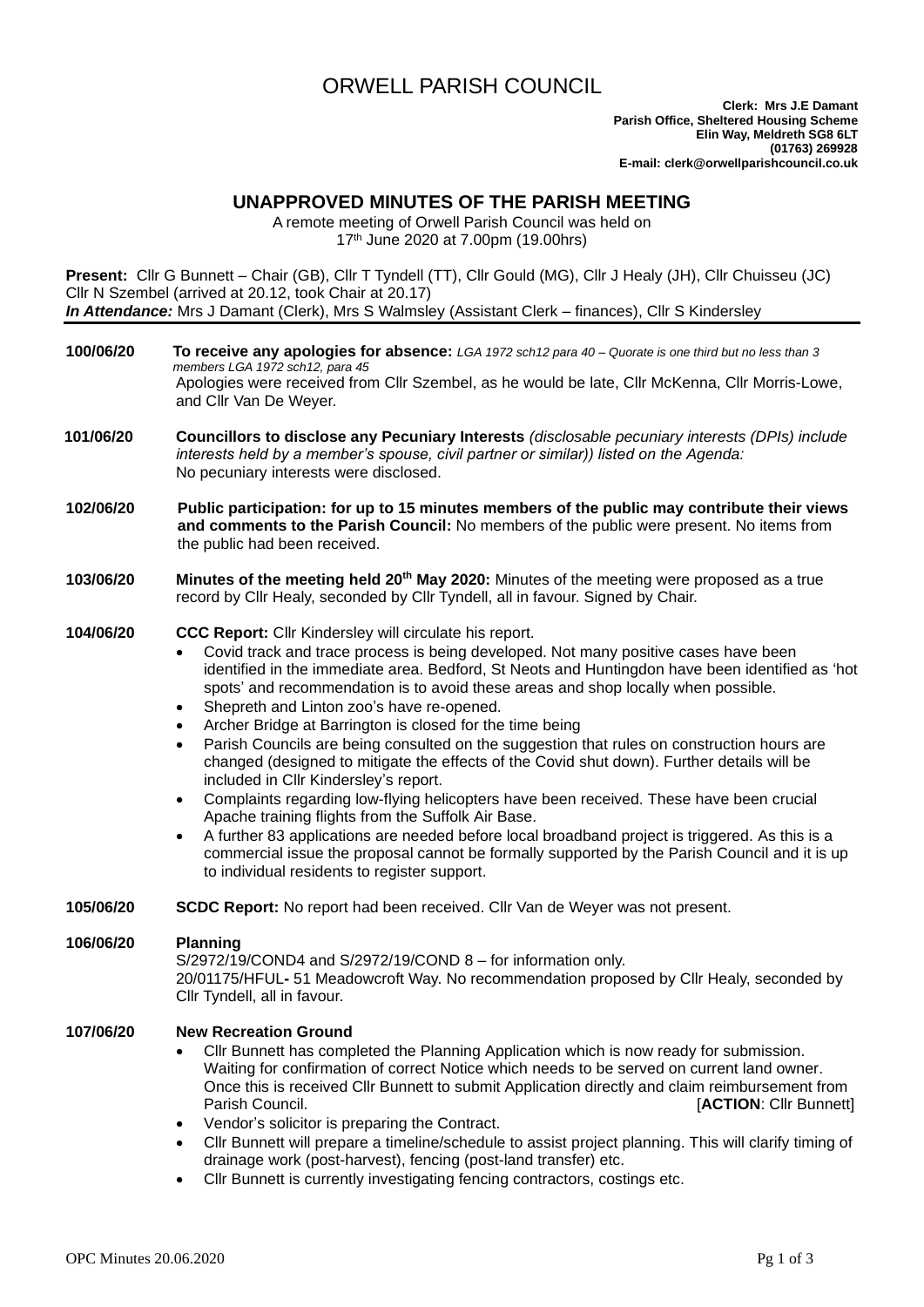• Repositioning of the pond (to move it further back) was discussed. The preferred tender response (from Parsons Consulting Engineers) included i) pond work and ii) project management. The preferred tenders are £220 plus VAT for the pond redesign and £2,440 plus VAT for the project management (preparing specification, tendering and recommending contractor for the Council's approval).

The work on the pond at a cost of £220 was proposed by Cllr Gould, seconded by Cllr Chuisseu, all in favour.

The role of project management at a cost of £2440 was proposed by Cllr Bunnett, seconded by Cllr Tyndell, all in favour.

#### **(Cllr Szembel took the Chair)**

#### **108/06/20 Recreation Ground and Pavilion**

- Steel rods have been used to strengthen the building. Repairs, including some decoration, have almost been completed.
- The Clerk has resumed the regular safety checks.
- No Smoking signs are ready to be displayed. Cllr Ingrey to check with Cllr Bunnett where the anti-social behavior sign should be positioned.

[**ACTION**: Clerk and Cllr Ingrey]

**109/06/20 Covid-19 Update:** Very quiet at the moment. SCDC have asked if volunteers from the village could collect meals from a communal cooking facility at Duxford if the school advise that they have pupils that would benefit from this service once a week. Two people have contacted the 'Here to Listen' support group.

#### **110/06/20 Clunch Pit Management Trust:** Nothing to report.

#### **111/06/20 Chapel Orchard**

• Sue Miller has reported vandalism to 2 tables and requested help in removing them.

[**ACTION**: Cllr Morris-Lowe]

It has been noted that garden rubbish has been dumped in the area.

#### **112/06/20 Village Hall:**

- Redecoration is underway.
- 4G installation has now been earthed. Now needs to be connected to enable wifi.

[**ACTION**: Clerk]

- BT due to visit VH on  $23^{rd}$  June (re. land line installation). Cllr Healy to liaise with Andrew Pulham to check on progress.
- The school is due to re-open in September but social distancing guidelines may mean the school is not able to accommodate all pupils. The 'what if' question then is if the school would move to a campus operation and seek the use of other village community buildings. The Chairman had approached the school to ask about their contingency planning and to ascertain if they were likely to seek additional teaching space in the community.

#### **113/06/20 Village Hall Car Park:**

• Bollards have been ordered and installation will take place once final decision on siting is agreed. Temporary signs to be erected whilst placement of permanent signs is considered.

**(ACTION:** Clerk and Cllr Morris Lowe)

#### **114/06/20 Financial Matters:**

1. Financial Statements for June

2.Payments and Additional payments for June *(Additional payments are shaded; these costs have already been agreed but may not have appeared on the agenda.*

*Local Government Act (LGA); Public Health Act (PHA); Open Space Act (OSA) Parish Council Act (PCA)*

#### **Payments already made**

| <b>Pavee</b>            | Amount £ | Vat £  | <b>Description</b>               | <b>Power</b>  |
|-------------------------|----------|--------|----------------------------------|---------------|
| <b>Marshalls Street</b> | 300.00   | 50.00  | <b>Bollards for VH Carpark</b>   | RTRA 1984 s57 |
| Furniture               |          |        |                                  |               |
| Tees Law                | 696.00   | 116.00 | Search fees for land acquisition | LGA 1972 s111 |
| Value Products Limited  | 116.64   | 19.44  | Sheep signs for clunch pit area  | LGA 1972 s    |
| Eon                     | 64.22    | 3.06   | Electric for pavilion            | LGA 1972 s    |